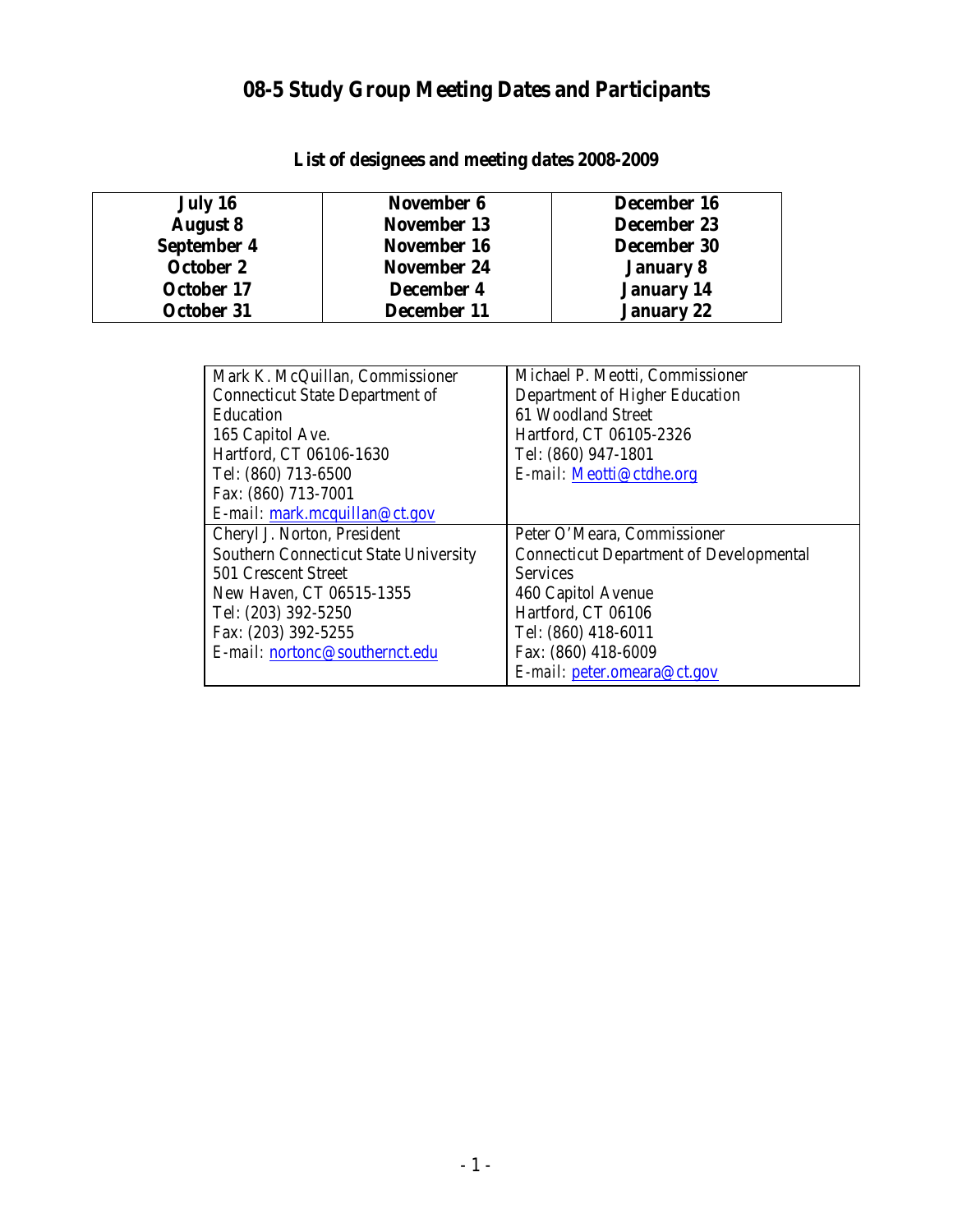#### Designees - Special Act 08-5

Ruth Eren, Associate Professor, School of Education Davis Hall Southern Connecticut State University 501 Crescent Street New Haven, CT 06515 Tel: (203) 392-5947 *E-mail:* erenr1@southernct.edu

Jacqueline Kelleher, Education Consultant Division of Family and Student Support Services, Bureau of Special Education Connecticut State Department of Education 165 Capitol Ave., Room 369 Hartford, CT 06106-1630 Tel: (860) 713-6918 Fax: (860) 713-7051 *E-mail:* jacqueline.kelleher@ct.gov

Kathy Reddington, Department of Developmental Services 460 Capitol Avenue Hartford, CT 06106 Tel: (860) 418-6026 Fax: (860) 418-6003 *E-mail*: kathryn.reddington@ct.gov

Anne Louise Thompson, Chief Division of Family and Student Support Services, Bureau of Special Education Connecticut State Department of Education 165 Capitol Avenue, Room 360 Hartford, CT 06106-1630 Tel: (860) 713-6912 Fax: (860) 713-7014 *E-mail*: annelouise.thompson@ct.gov

*E-mail*: [JZdanys@ctdhe.org](mailto:JZdanys@ctdhe.org)Jonas Zdanys, Associate Commissioner for Academic Affairs & Chief Academic Officer Department of Higher Education 61 Woodland Street Hartford, CT 06105-2326 Tel: (860) 947-1822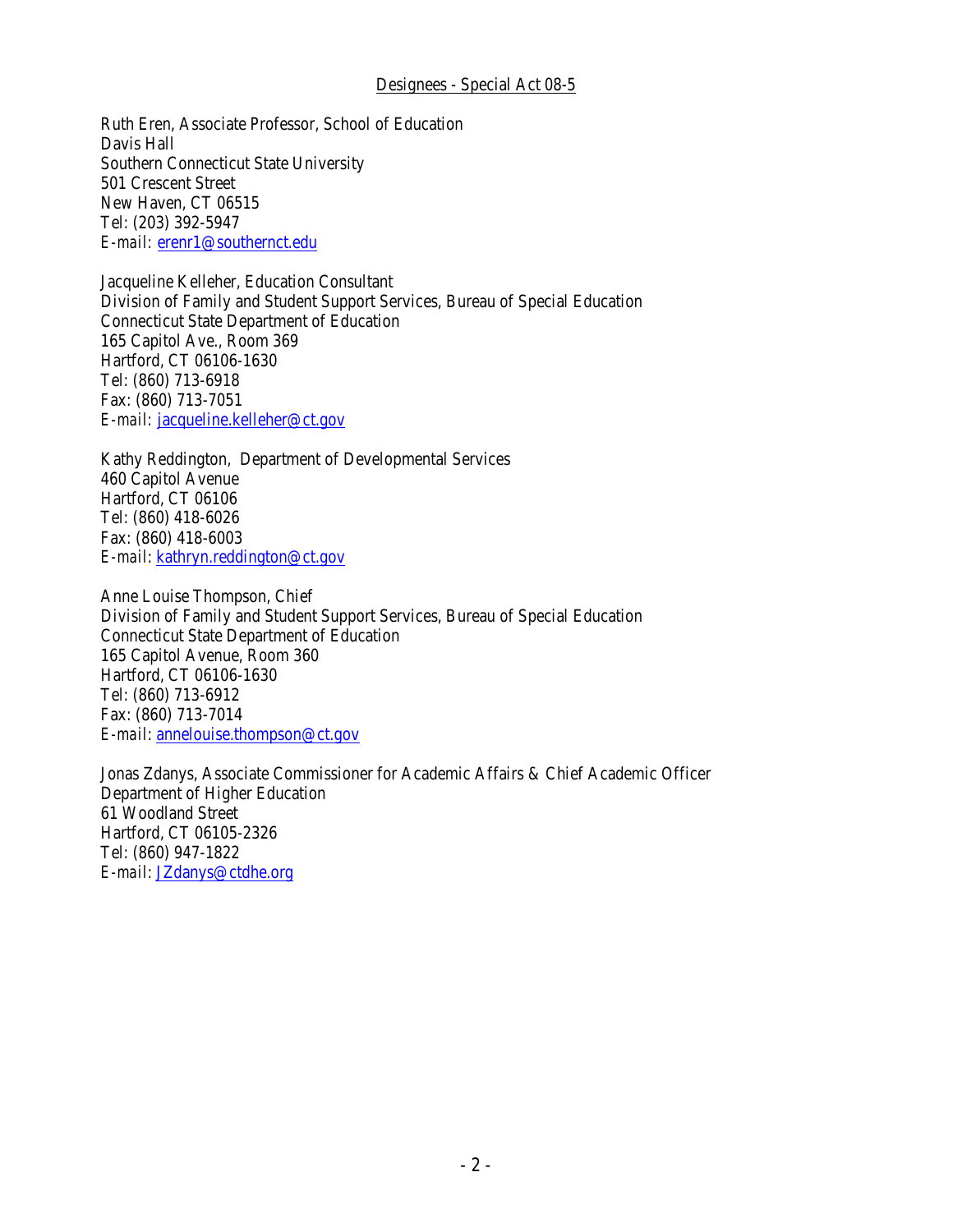### A dditional Representatives from Southern Connecticut State University

James Granfield, Interim Dean, School of Education Davis Hall Southern Connecticut State University 501 Crescent Street New Haven, CT 06515 Tel: (203)392-5900 Fax: (203)392-5908 *E-mail: granfieldj1@southernct.edu* 

*E-mail:*  [bruckerp1@southernct.edu](mailto:bruckerp1@southernct.edu) Pam Brucker, Chair, Department of Special Education and Reading Davis Hall Southern Connecticut State University 501 Crescent Street New Haven, CT 06515-1355 Tel: (203) 392-5950 Fax: (203) 392-5927

Michael Ben-Avie, Assessment and Planning Southern Connecticut State University 501 Crescent Street New Haven, CT 06515-1355 Tel: (203) 392-8889 Fax: (203) 392-5927 *E-mail:* benaviem1@southernct.edu

Legislative Liaison for the State University System

Jill Ferraiolo Associate Vice Chancellor for Government Relations/Communications Connecticut State University System 39 Woodland Street Hartford, CT 06105 Tel: (860) 493-0017 Fax: (860) 493-0026 *E-mail:* ferraioloj@ct.edu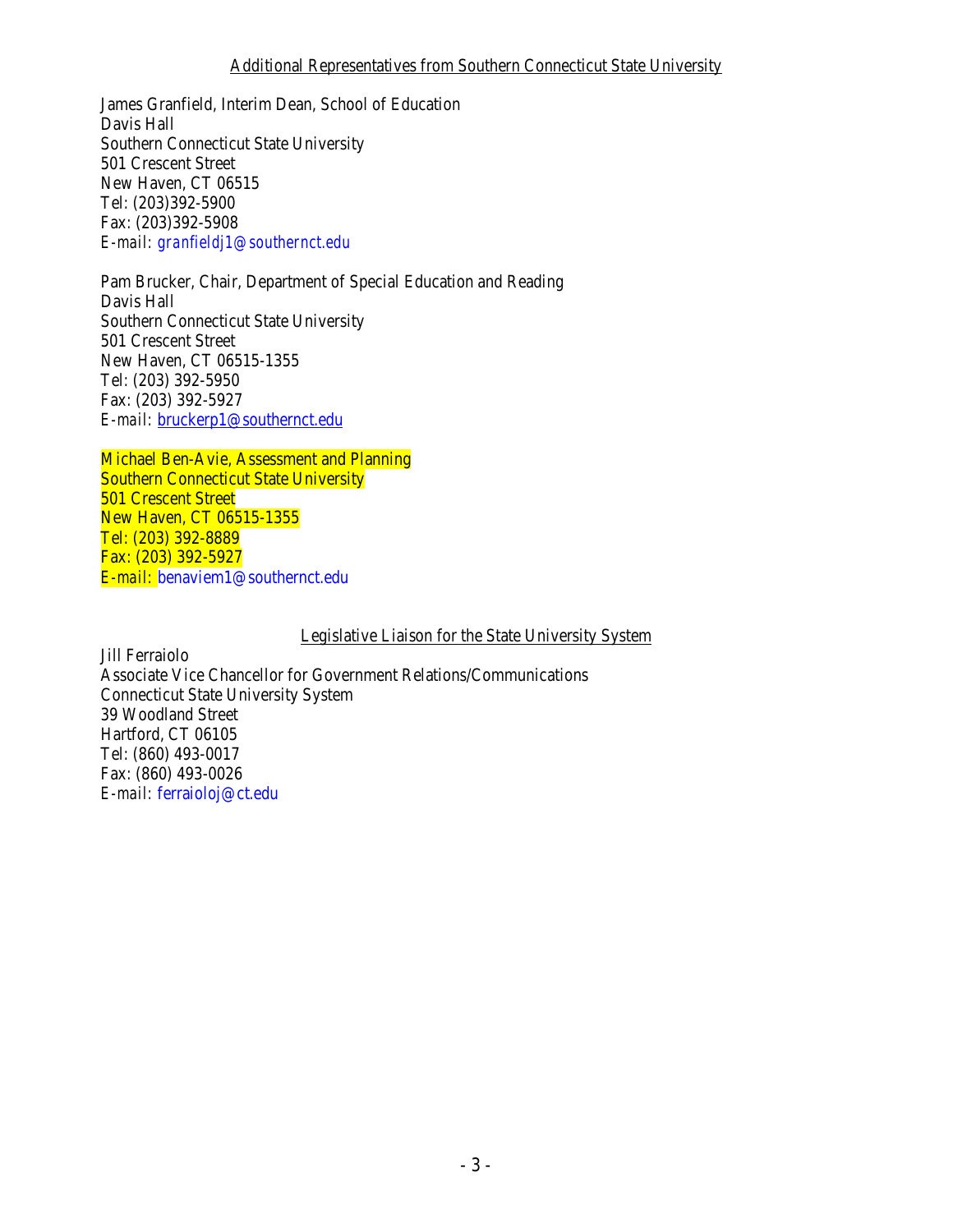## **Special Act 08-5: Statewide Reviewer Support**

The Special Act 08-5 feasibility study group has been tasked to develop a working definition for *autism and other developmental disabilities* and create a set of recommendations for a state-wide plan to incorporate teaching methods into teacher preparation programs, certification requirements, and staff development for in-service school personnel specific to meeting the needs of these learners. The following individuals/groups have been integral to the work of the feasibility study group with respect to voluntary service as reviewers, readers, advisors, or evaluators of work on the definitions, survey content, preliminary findings, and/or overarching recommendations:

Lois Rosenwald, Connecticut Autism Spectrum Resource Center & Parent Patricia Anderson, Bureau of Special Education Michael S. Smith, Bureau of Special Education Maria Synodi, Bureau of Special Education Georgette Nemr, Bureau of Educator Preparation & Standards Kim Newgass, Autism Society of Connecticut & Parent Roger Frant, Independent Consultant Shannon Knall, Autism Speaks & Parent Catherine Kurkjian, Connecticut Association of Reading Researchers Anthony Maida, Cooperative Education Services Beth Yurman, Regional School District No. 9 Linda Goodman, Birth to Three Daniel Comeau, Parent David Cormier, Independent Consultant Sue Rosenfield, Waterford Public Schools Erica Ploof, Parent Kate Weingartner, State Education Resource Center Deirdre Fitzgerald, Eastern Connecticut State University Sherri Edgar, Connecticut Parent Advocacy Center Kate Zhao, Bureau of Data Collection, Research & Evaluation Iris White, Bureau of School Improvement, former paraprofessional Chase Dunlap, Manchester High School Robert Shea, Parent Ed Malin, Sacred Heart University Sue Letso, Connecticut Center for Child Development John Burnham, Mansfield Middle School Vanessa Taragowski, ACES, Jackie Wasta, CREC, Director of Pupil Services Mary Beth Bruder, UCEDD Ron Morin, EASTCONN Mark Kostin, EDUCATION CONNECTION Nitza Diaz, SERC Gayle Donawitz, LEARN Tom Parvenski, CREC Liz Mackenzie, C.E.S. Donn Sottolano, ACES Juleen Flanigan, EDUCATION CONNECTION Stacy Hultgren, Benhaven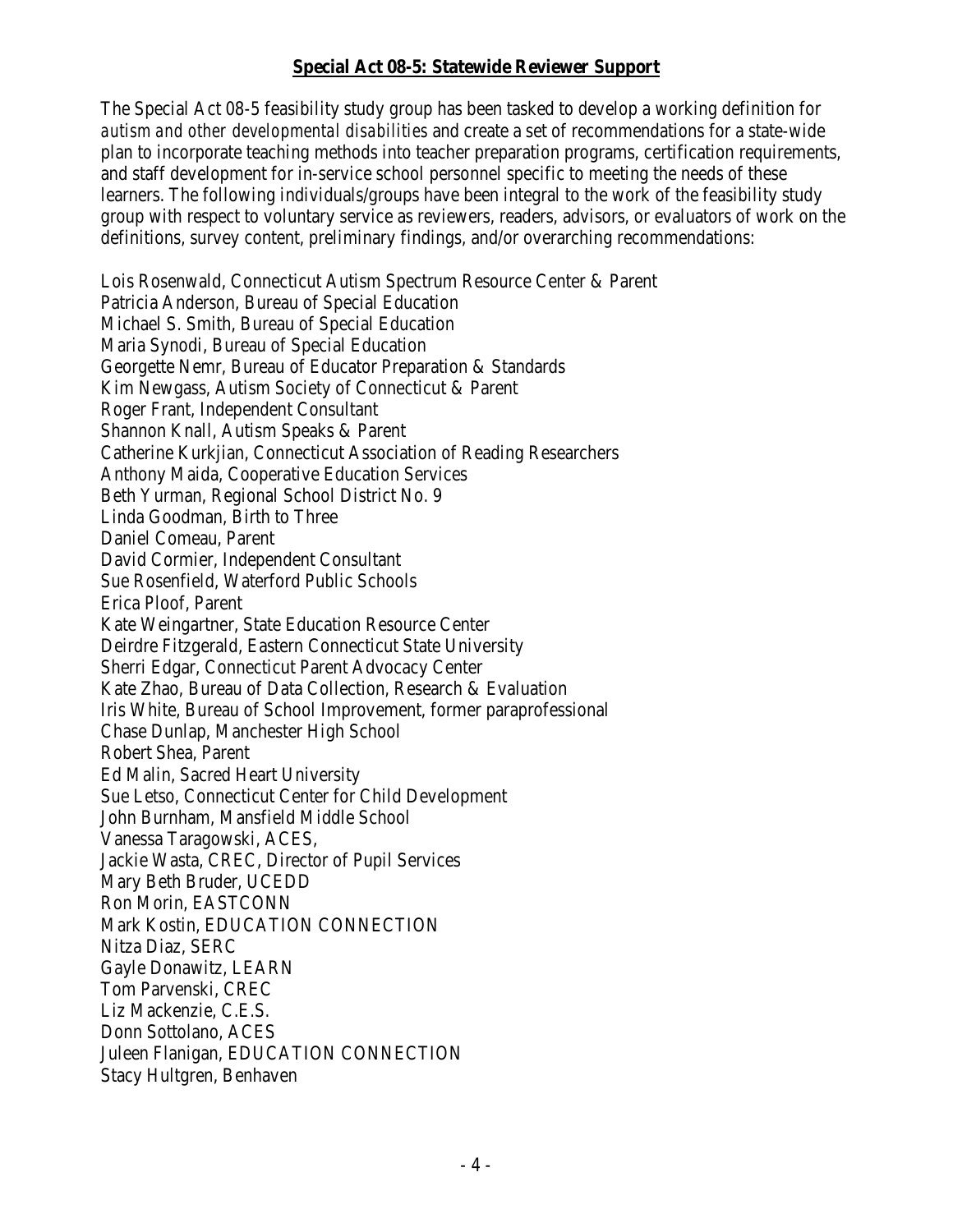## **Review of Key Policy and Research Documents**

The study group reviewed the following key documents to define terms, clarify language, develop criteria and guide discussions concerning the definition for autism and other developmental disabilities:

- Connecticut General Statutes (CGS) Section 10-76a and Section 10-76a-1 of the [state special education regulations ] Regulations of Connecticut State Agencies;
- **Connecticut Council on Developmental Disabilities Definition and Amendments to State Plan** (2008)
- *Guidelines for the Identification of Children with an Intellectual Disability*
- *Guidelines for Identification of Children and Youth with Autism* (2005)
- *Developmental Disabilities Assistance and Bill of Rights Act of 2000, Section 102(8)*
- *Individuals with Disabilities Education Act (IDEA) of 2004*, 34 CFR Section 300.8
- *Birth to Three Service Guidelines for Autism*
- *Procedural Safeguards in Special Education*  [http://www.sde.ct.gov/sde/lib/sde/pdf/DEPS/Special/Prosaf\\_fullversion.pdf](http://www.sde.ct.gov/sde/lib/sde/pdf/DEPS/Special/Prosaf_fullversion.pdf)
- Draft of the *National Teacher Competencies in Autism Spectrum Disorder*
- **Final Report from the Advisory Commission on Services and Supports for Persons with** Developmental Disabilities who do not have Mental Retardation to Connecticut General Assembly (July 2002)
- Other States' agencies with electronically published definitions of the population to be served.
- Connecticut teacher certification regulations and requirements, including the National Council for the Accreditation of Teacher Education *(NCATE)* standards used by the CT State Department of Education in their review of teacher education programs in Connecticut's institutions of higher education;
- Data from state system: special education October 1, 2007 Child Count, placement data collected for the IDEA Part B State Performance Plan Annual Performance Report, educator statistics, Continuing Education Unit Providers
- Other CT data reviewed for autism spectrum disorder themes: BSE *(Identify BSE)* phone call inquiry themes, complaints, hearings, disproportionality risk indices, October child count 04- 05/05-06, recommendations from Autism Guidelines Writing Group [January 2008]
- State Strategic Plans for autism and other developmental disabilities reviewed: Nebraska, California, Illinois, Oregon, Pennsylvania, Texas, Ohio, Maine, New Jersey, Alaska, Michigan;
- State Need Assessment Tools for autism and developmental disabilities reviewed: Wisconsin, Indiana, Pennsylvania, New Mexico, Alaska, Ohio, Texas;
- Reports from National Research Council, National Teacher Competencies in ASD, Autism Program Quality Indicators, IES *(Identify IES)*, National Institute of Health *(NIH)*, and best practices in comprehensive needs assessment practices;
- Previous legislation and research reports from the Connecticut Office of Legislative Research: insurance coverage for autism; teacher and paraprofessional training on students with autism and other developmental disabilities; and, professional development for people working with individuals with autism;
- Annual Reports 1-4 of the P.J. et al. v. State of Connecticut, et al Settlement Agreement
- Guidelines for the Identification of children with Intellectual disability and Guidelines for Paraprofessionals
- Websites for the University Center for Excellence on Developmental Disabilities (UCEDD) and CT DD Council
- Survey results from the *Institutions of Higher Education (IHE)* needs assessment survey
- Muller, E., & Markowitz, J. (2004). Disability categories: State terminology, definitions, and eligibility criteria. Alexandria, VA: National Association of State Directors of Special Education.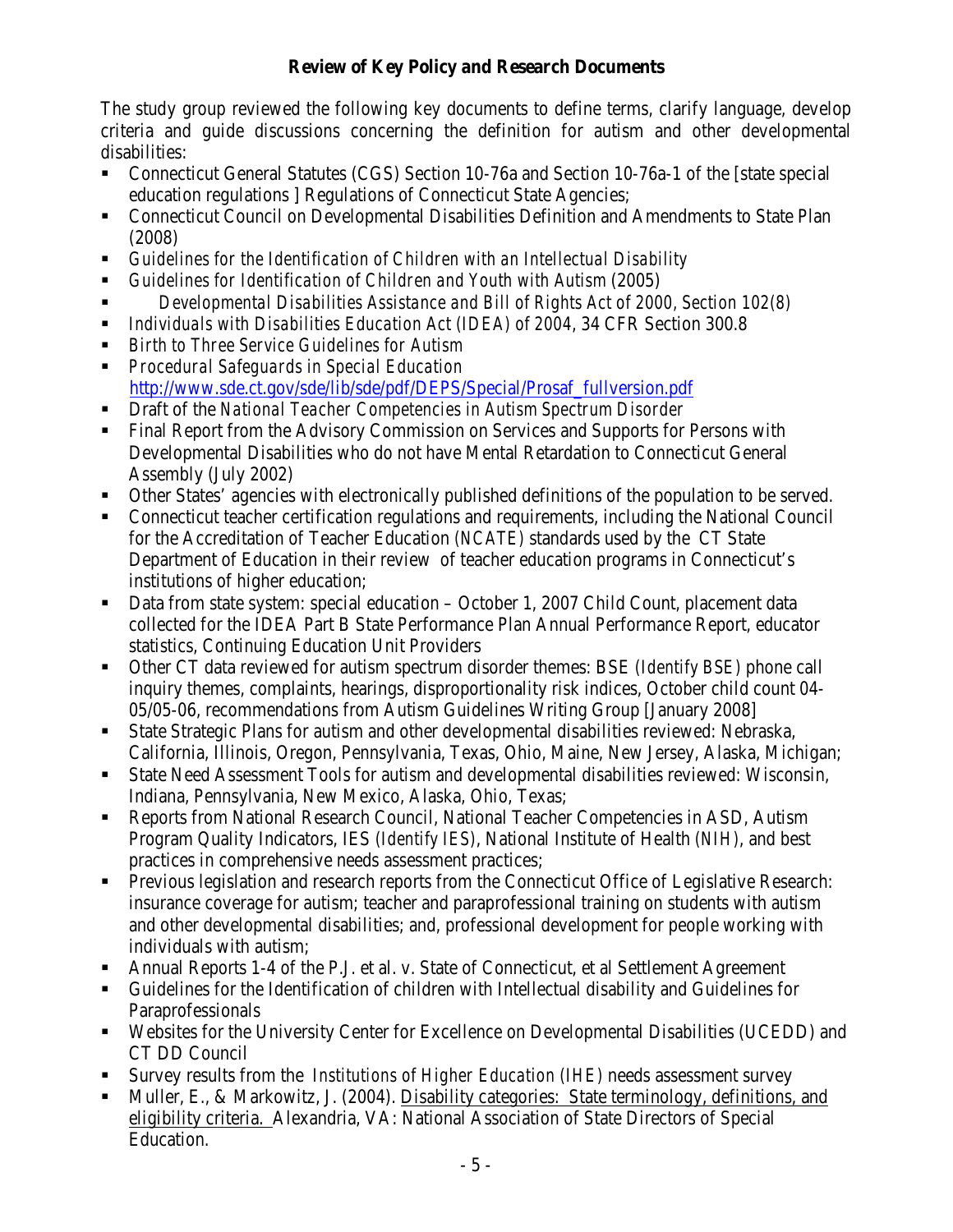Proposed National Teaching Competencies for Educating Individuals with ASDCompetencies

Characteristics:

K.

Criteria used to diagnose or identify the continuum of autism spectrum disorders as defined by the most current version of the DSM and the IDEA.

S.

Describe the core and associated characteristics of individuals with ASD.

S.

Describe the distinguishing features between disorders on the autism spectrum.

Assessment:

K.

Processes of diagnosis and identification of ASD, including specialized terminology and assessment tools.

S.

Differentiate the processes of diagnosis and identification.

S.

Collect and review pre-referral intervention data.

S.

Use procedures and instruments to screen and evaluate for ASD eligibility and determine needs.

Instructional Planning:

K.

General education curriculum, with an emphasis on all essential learning requirements and appropriate strategies, materials, and supports to facilitate the success of students with ASD in these areas.

S.

Apply principles of LRE in the education of students with autism through adapting tests and testing situations; modifying and augmenting curriculum; identifying and supporting general education settings; and developing and implementing peer support programs. Instructional Strategies:

K.

Typical play and leisure skills, and methods and strategies for developing play and leisure skills in individuals with ASD.

S.

Provide varied instruction on and opportunity to practice play and leisure skills.

Professional Practice:

K.

Criteria for evaluating effectiveness of an intervention or strategy for use with individuals with ASD.

S.

Consider an intervention's rational, aims, limitations, practice, the individuals for whom it is intended, the likely outcomes and the evidence for its effects.

S.

Evaluate own practice and adjust accordingly.

S.